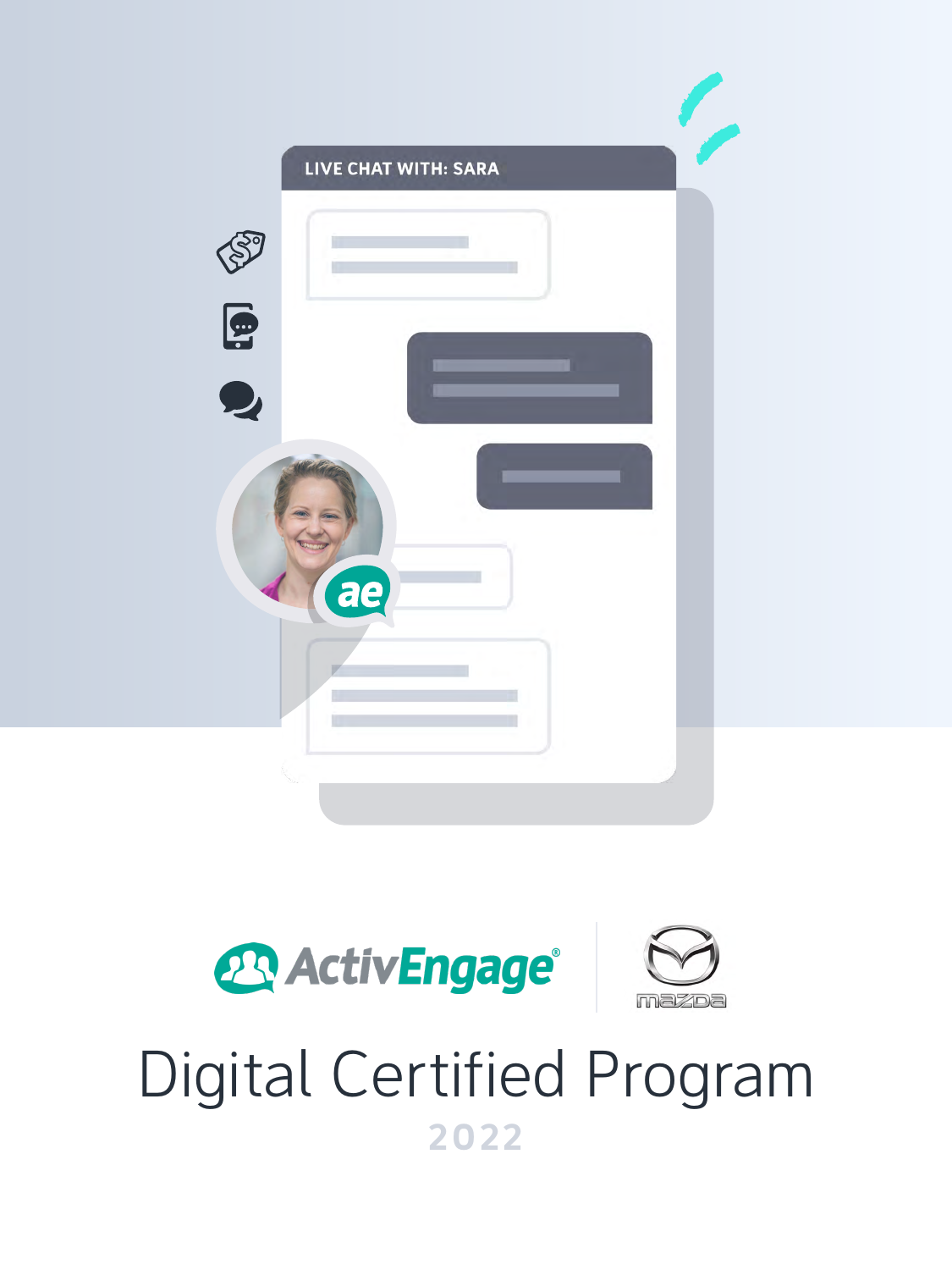

# Fully-Managed **Solutions**

ActivEngage provides the most trusted managed messaging services and software to dealerships, automotive groups, and manufacturers around the world. With ActivEngage's professional team of Customer Engagement Experts trained to answer inquiries and generate additional sales opportunities on your behalf, your team can focus on what they do best: selling cars.

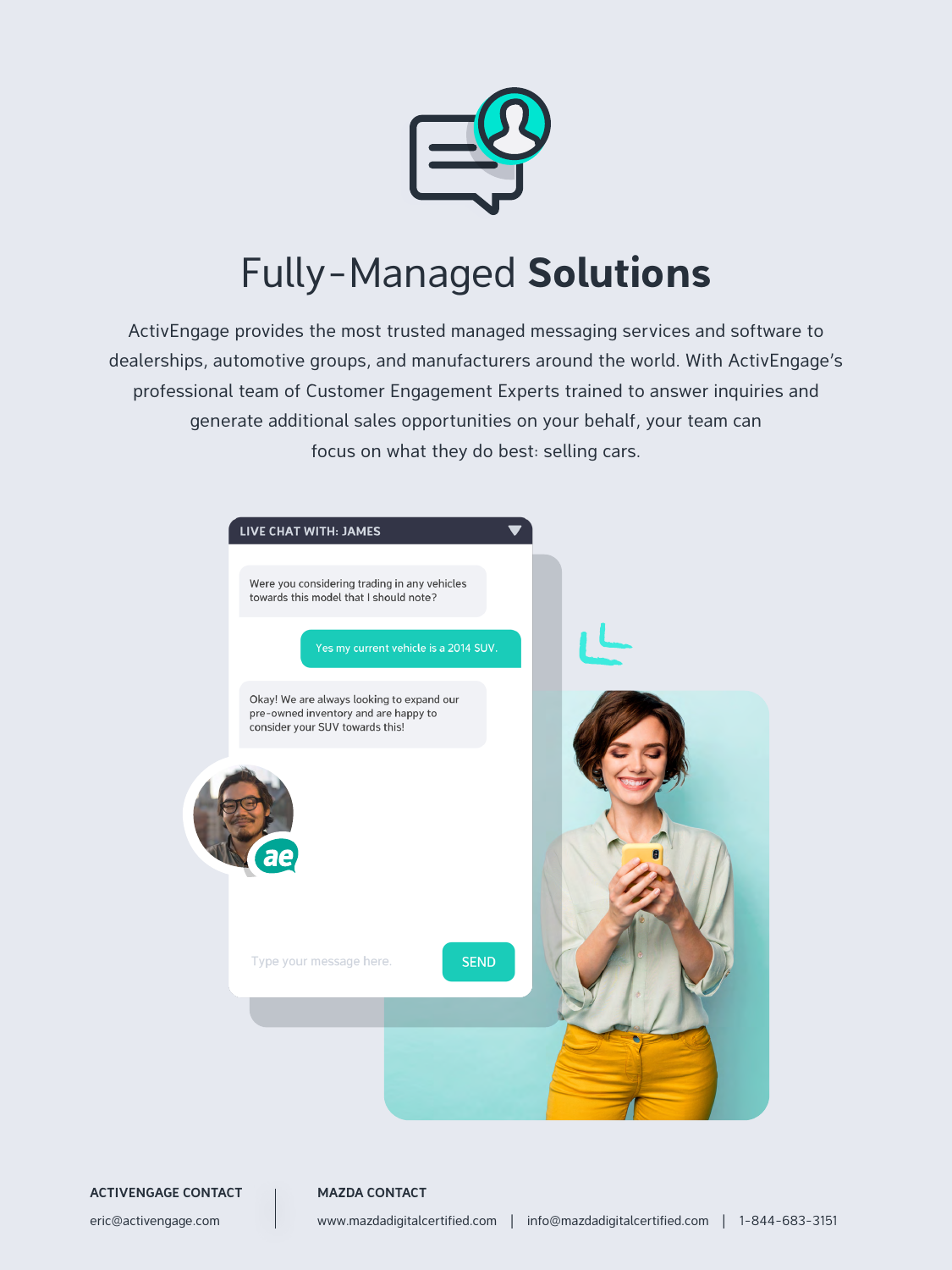

# Fully-Managed **Solutions DIGITAL CERTIFIED PROGRAM**

*Best Value*

| <b>Features</b>                            | <b>Silver</b><br>\$599     | Gold<br>\$699                     | <b>Platinum</b><br>\$899     | <b>Black</b><br>\$1,199   | <b>Private</b><br>\$1,499  |
|--------------------------------------------|----------------------------|-----------------------------------|------------------------------|---------------------------|----------------------------|
| 24/7 Chat & Text on Your Website           | $\sim$                     | $\checkmark$                      |                              | $\blacktriangledown$      |                            |
| Carfax                                     | $\boldsymbol{\mathcal{S}}$ |                                   |                              |                           | Ø                          |
| An Assigned Business Specialist            | $\sim$                     | $\blacktriangledown$              | $\boldsymbol{\omega}$        | $\blacktriangledown$      | $\boldsymbol{\omega}$      |
| <b>Google My Business</b>                  | ×                          | $\overline{\smile}$               | Ø                            | $\bullet$                 | $\boldsymbol{\omega}$      |
| <b>Google Ad Access</b>                    | ×                          | $\sim$                            | Ø                            | Ø                         | Ø                          |
| 3 SMS Numbers 1                            | ×                          | $\boldsymbol{\triangledown}$      | Ø                            | $\bullet$                 | Ø                          |
| <b>Facebook Messenger Integration</b>      | ×                          | $\sim$                            | Ø                            | $\bullet$                 | $\blacktriangledown$       |
| Apple Business Chat 8                      | ×                          | $\left( \bigtriangledown \right)$ | $\blacktriangledown$         | $\bullet$                 | $\boldsymbol{\omega}$      |
| <b>Enhanced Service Sheduling</b>          | ×                          | ×                                 | $\blacktriangledown$         | Ø                         | Ø                          |
| <b>Video Test Drive</b>                    | ×                          | ×                                 | $\boldsymbol{\triangledown}$ | $\bullet$                 | Ø                          |
| <b>Direct to Messenger from Online Ads</b> | ×                          | ×                                 | ×                            | $\blacktriangledown$      | $\boldsymbol{\omega}$      |
| <b>OfferUp Messaging</b>                   | ×                          | ×                                 | ×                            | $\blacktriangledown$      | Ø                          |
| <b>Autotrader Messaging</b>                | ×                          | ×                                 | ×                            | $\sim$                    | $\boldsymbol{\omega}$      |
| <b>Guided Retailing Messaging</b>          | ×                          | ×                                 | ×                            | $\boldsymbol{\mathsf{x}}$ | $\boldsymbol{\mathcal{S}}$ |
| <b>DataWise Analytics</b>                  | ×                          | X                                 | x                            | $\boldsymbol{\mathsf{x}}$ |                            |

SMS Carrier Charge Passthrough - \$12- AT&T, Verizon and T-Mobile Sprint A2P - 10DLC Charges for each SMS number used by the account.

#### *An Assigned Business Specialist*

This person will be in regular contact with the dealership to discuss best practices, monthly statistics reporting and analyses with recommendations for optimizing the results from ActivEngage services. Additionally, they will partner with the dealer to best leverage specials and incentives.

**3** Coming soon.

**2**

**1**

**Prices displayed above are recurring monthly payments. Features available, except for states where not allowed by law.**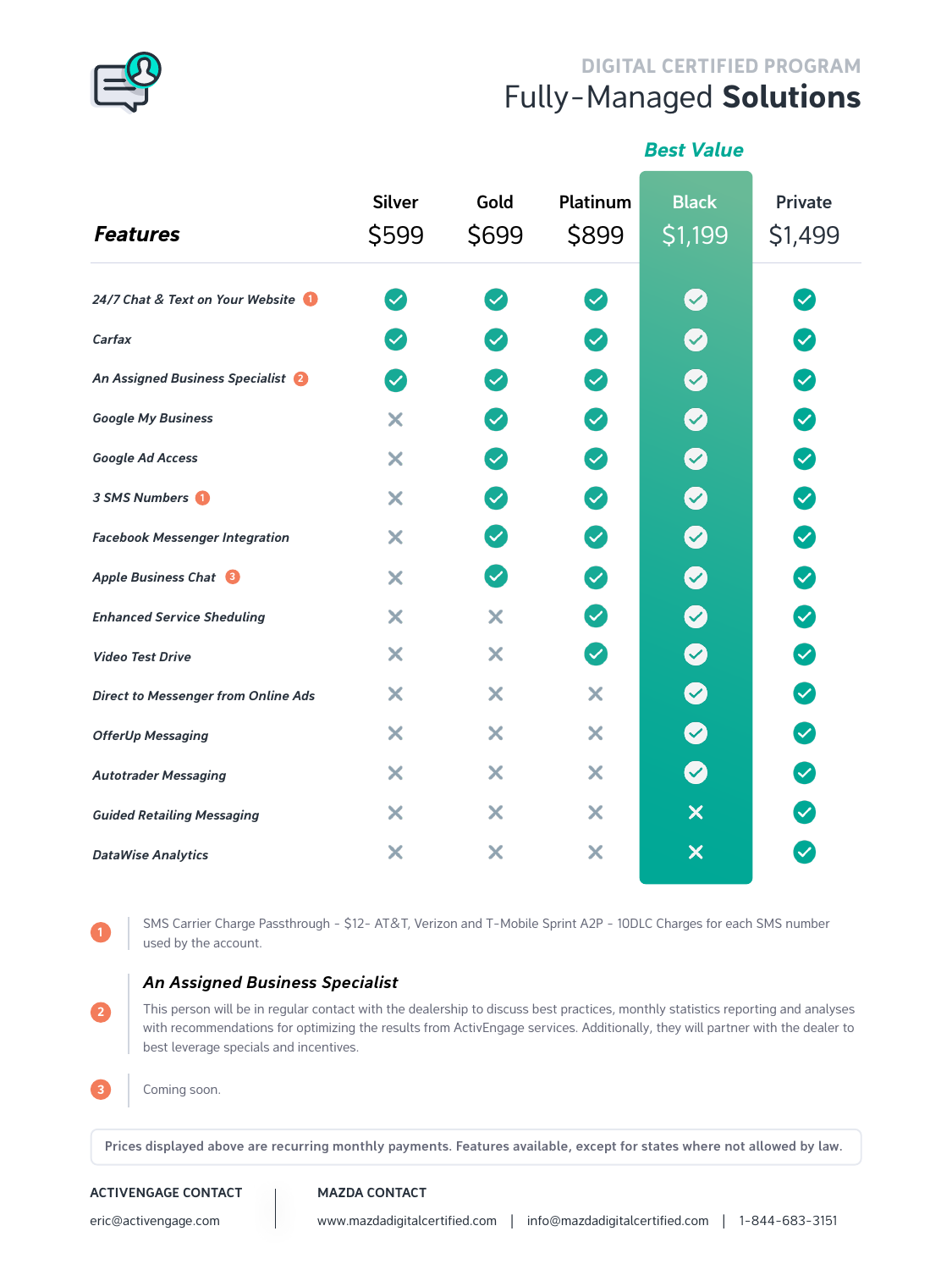

# Self-Managed **Software Solutions**

ActivEngage offers its proprietary web-based software so that your own staff can connect and build relationships with online customers in real-time. ActivEngage has ranked four times as a Top Rated Chat Product Award Winner in the DrivingSales Dealer Satisfaction Awards and is a five-time Award Winner in the Dealers' Choice Awards.

| 号<br>Sonia Bradshaw<br>Trent J<br>Levy Tucker Automotive<br>Yes, my email is sonia.br |  |
|---------------------------------------------------------------------------------------|--|
| Sonia Bradshaw - 1:59:36                                                              |  |
| Hello, I'm looking to finance a car,<br>preferably 2019 or newer.                     |  |
| 2:00:45 - Trent J                                                                     |  |
| Hi Sonia, thanks for chatting in. My                                                  |  |
| name is Trent. I'd be happy to help<br>you in your search for your new car!           |  |
| 2:00:58 - Trent J                                                                     |  |
| How soon are you looking to make<br>your decision?                                    |  |
| Sonia Bradshaw - 2:01:34                                                              |  |
| In the next week or so. I want to<br>trade in my old vehicle.                         |  |
|                                                                                       |  |
| Type your message here<br>Send                                                        |  |
| Sonia is saying: Yes, my email is sonia.br                                            |  |
|                                                                                       |  |
| M                                                                                     |  |

**ACTIVENGAGE CONTACT ACTIVENGAGE CONTACT**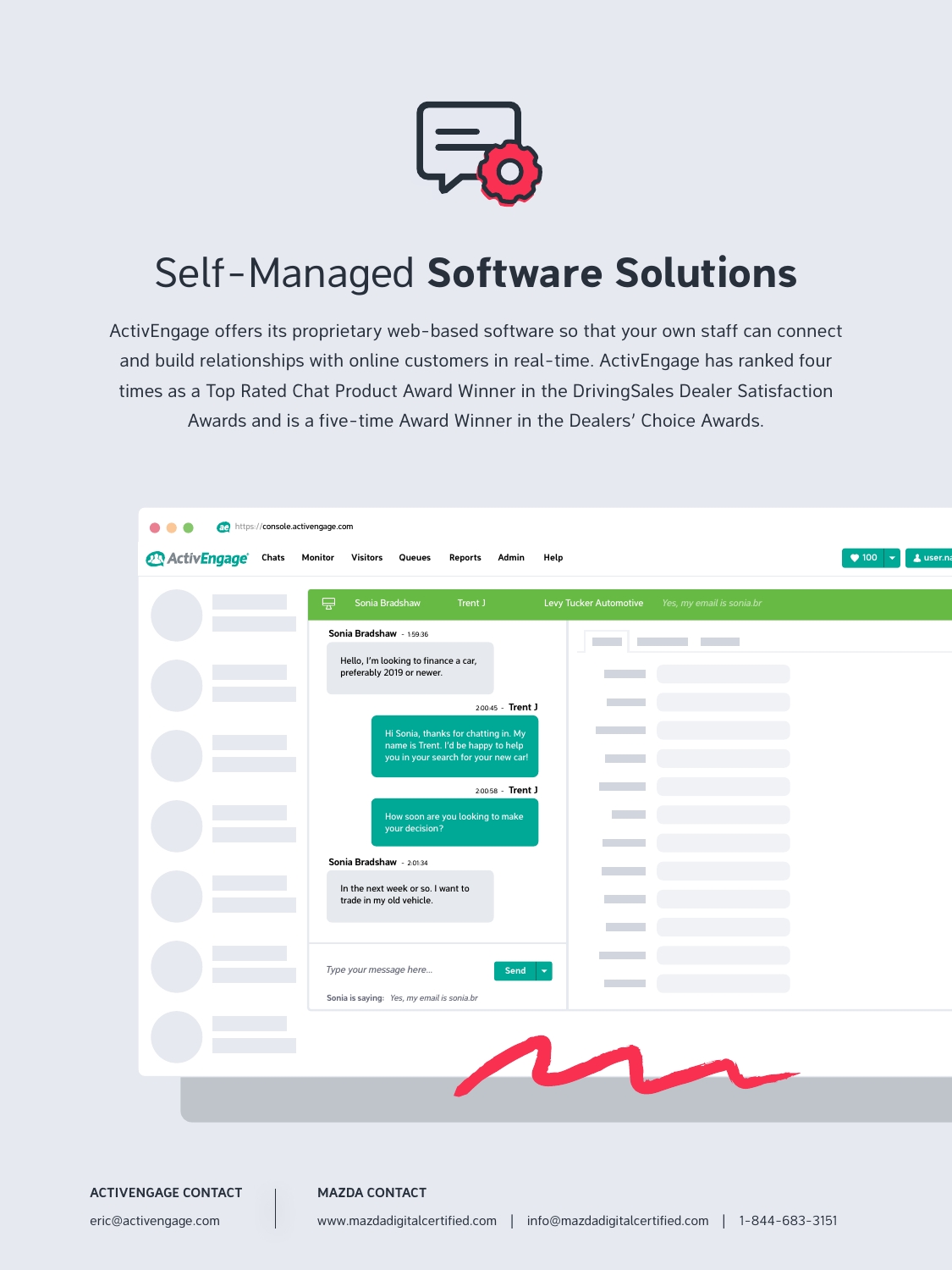

## Self-Managed **Software Solutions DIGITAL CERTIFIED PROGRAM**

|                                                             |              | <b>Best Value</b>        |                          |
|-------------------------------------------------------------|--------------|--------------------------|--------------------------|
| <b>Features</b>                                             | Lite<br>\$79 | <b>Standard</b><br>\$249 | <b>Platinum</b><br>\$399 |
| <b>Web-Based Console</b><br><b>Unlimited Users</b>          |              |                          |                          |
| <b>Carfax Integration</b>                                   | 0000000      |                          |                          |
| Lead Capture + CRM Integration<br><b>Mobile Application</b> |              |                          |                          |
| <b>14 Language Translation</b>                              |              |                          |                          |
| <b>Department Lead Routing</b>                              |              |                          |                          |
| <b>Chat Reporting &amp; Analytics</b>                       |              |                          |                          |
| <b>Customizable User Permissions &amp; Roles</b>            | X.           |                          |                          |
| <b>Visitor Geo-Location</b>                                 | X            |                          |                          |
| PreRead™ Shopper Responses in Chat                          | X            |                          |                          |
| <b>Website Visitor Analytics</b>                            | X            |                          |                          |
| <b>Clickpath Navigation</b>                                 | X            |                          |                          |
| <b>SMS Texting</b>                                          | X            |                          |                          |
| <b>Behavioral Targeting</b>                                 | X            |                          |                          |
| <b>Account Support</b>                                      | X            |                          |                          |
| <b>Google My Business</b>                                   | X            |                          |                          |
| <b>ActivAlerts</b>                                          | X            |                          |                          |
| <b>QualiFi Prescreens</b>                                   | X            | $\bm{\times}$            |                          |
| <b>Backup</b>                                               | X            | $\bm{\times}$            |                          |

**1 Backup services are available at an extra fee** 

**Prices displayed above are recurring monthly payments. Features available, except for states where not allowed by law.**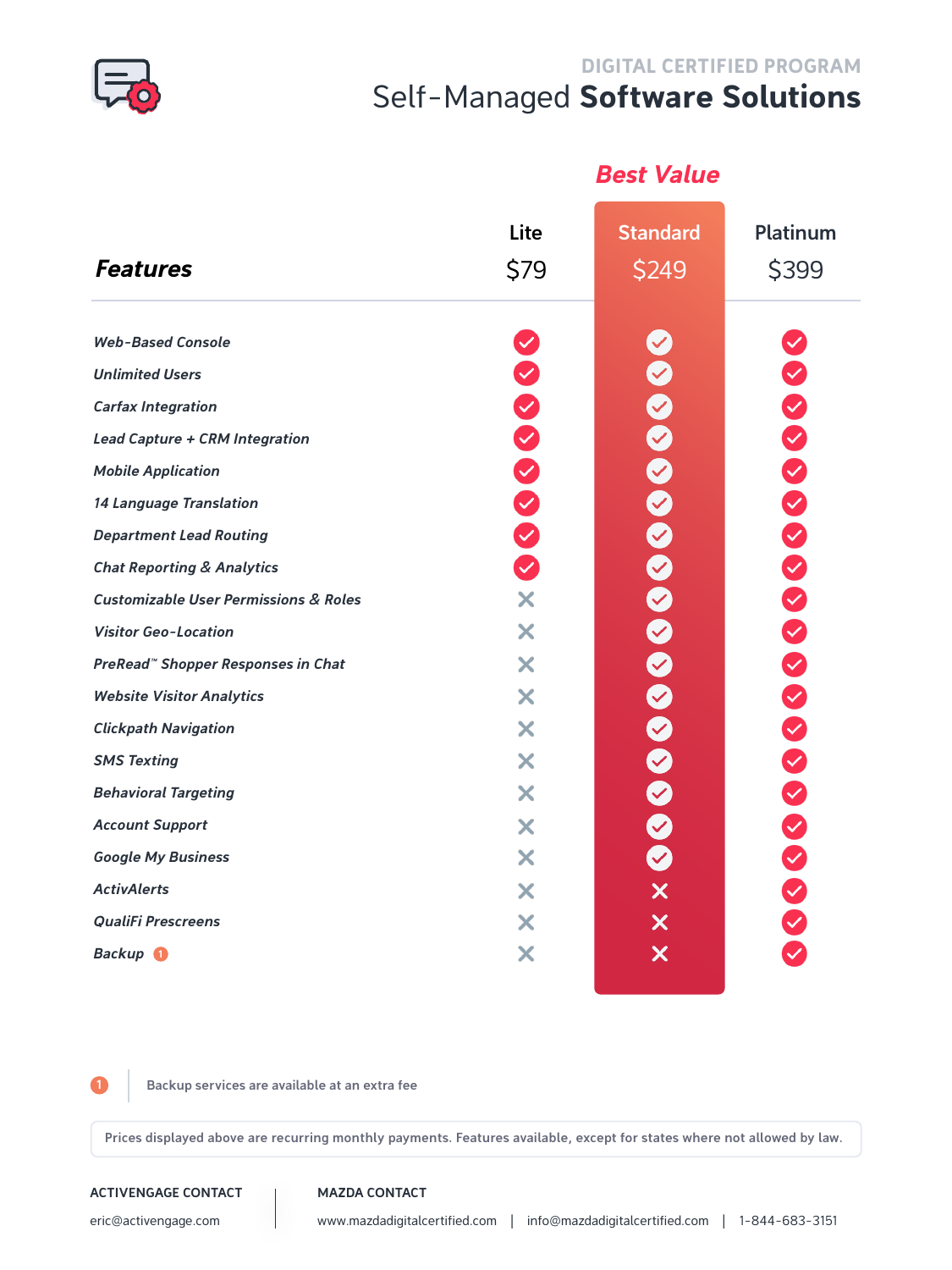

# Add-On **Enhancements**

ActivEngage offers additional services that are built to enhance core communication products. From behavioral offers to broader communication channels and beyond, the following enhancements have been made available to you at special rates through your OEM program.

| 9                 | 250<br><b>TOER</b> |  |
|-------------------|--------------------|--|
|                   |                    |  |
|                   | any vehicle today! |  |
|                   |                    |  |
|                   |                    |  |
| <b>First Name</b> | Last Name          |  |
| Phone             | Email              |  |

ActivTarget Offer Example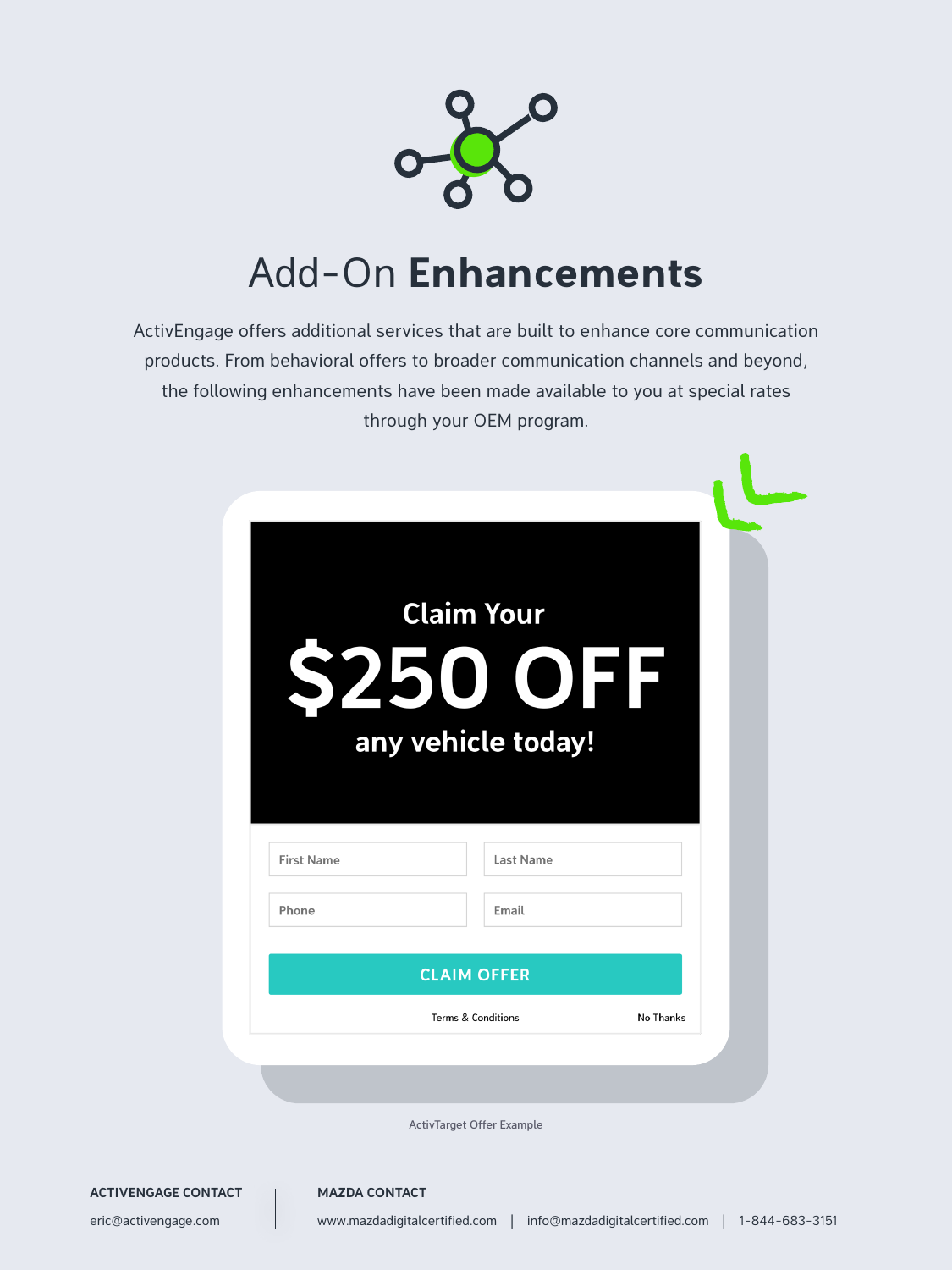

# Add-On **Enhancements DIGITAL CERTIFIED PROGRAM**



### *ActivTarget*

*Behavioral incentives that increase lead volume & boost test drives.*  **<https://www.activengage.com/activtarget/>**

### *Add Guided Messaging to Your Digital Retailing Platform*

*ActivEngage integrates with CDK Connected Store, Cox Automotive Digital Retailing, Darwin Automotive, Modal, and Roadster platforms.*

**\$379**  *per month*

**\$249**

 *per month*



## Autotrader Messaging **\$99**

*Launch SMS/chat conversations directly from Autotrader listings. per month*



## *Enhanced Service Scheduling\**

*Fill your service lanes and increase your average profit per RO with fully integrated in-chat scheduling. ActivEngage integrates with CDK, Time Highway and XTime platforms.*

**\*Only Available for Fully-Managed Solution Customers**



# **\$99** *OfferUp Messaging Integration*

*Messaging on the largest mobile marketplace in the U.S.* **<https://www.activengage.com/offerup/>**

 *per month*

**\$179**

 *per month*



## **\$12** *SMS Carrier Charge (Per Number)*

*Monthly service charge per active SMS-enabled phone number. per month*

**Prices displayed above are recurring monthly payments. Features available, except for states where not allowed by law.**

#### **ACTIVENGAGE CONTACT ACTIVENGAGE AND ACTIVENGAGE**

eric@activengage.com www.mazdadigitalcertified.com | info@mazdadigitalcertified.com | 1-844-683-3151